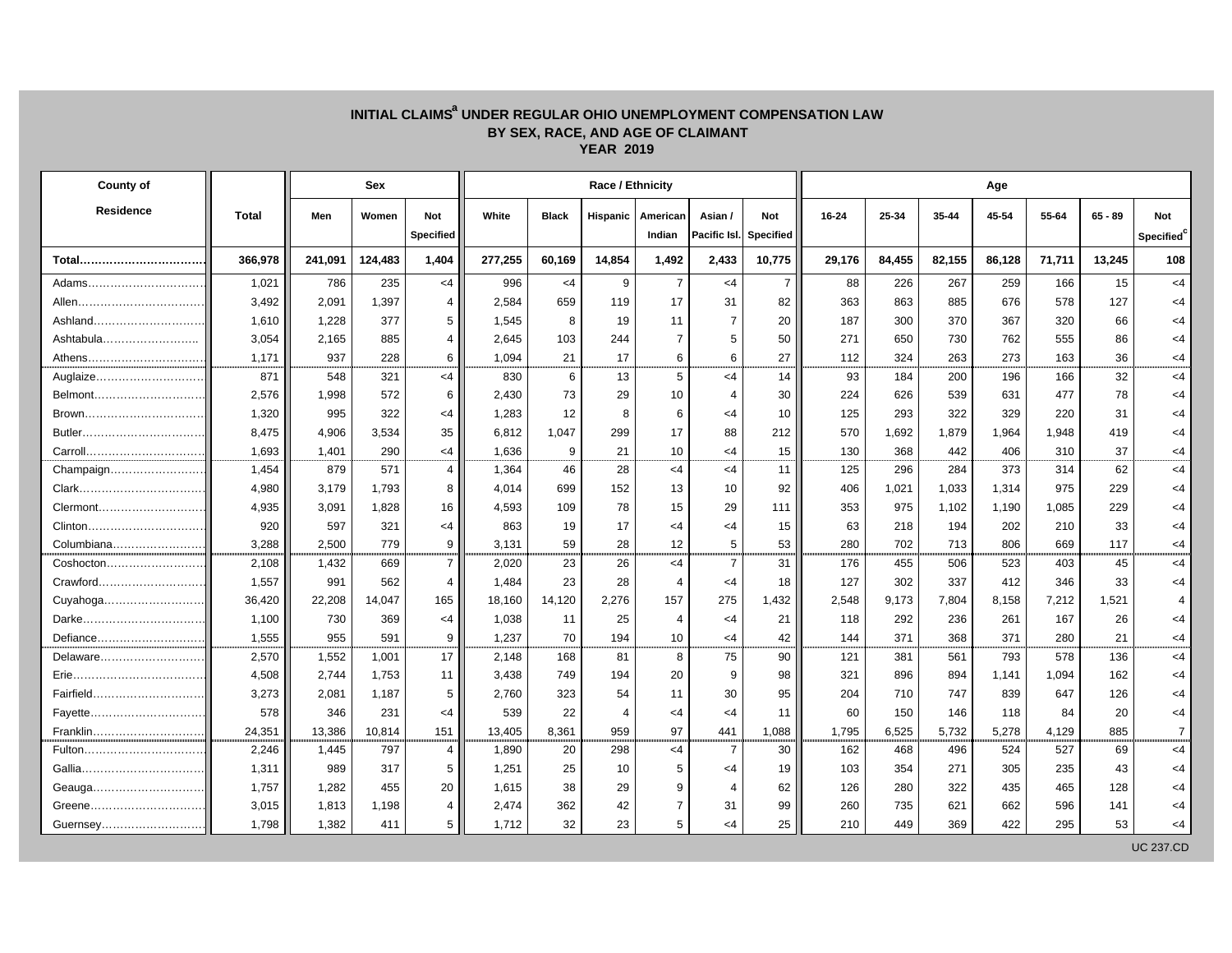## **INITIAL CLAIMSa UNDER REGULAR OHIO UNEMPLOYMENT COMPENSATION LAW BY SEX, RACE, AND AGE OF CLAIMANT YEAR 2019**

| <b>County of</b>                                                 |              | Sex    |       |                  |        |                | Race / Ethnicity |                 |                |                  | Age       |       |       |       |       |           |                        |  |  |
|------------------------------------------------------------------|--------------|--------|-------|------------------|--------|----------------|------------------|-----------------|----------------|------------------|-----------|-------|-------|-------|-------|-----------|------------------------|--|--|
| <b>Residence</b>                                                 | <b>Total</b> | Men    | Women | Not              | White  | <b>Black</b>   | Hispanic         | American        | Asian /        | Not              | $16 - 24$ | 25-34 | 35-44 | 45-54 | 55-64 | $65 - 89$ | Not                    |  |  |
|                                                                  |              |        |       | <b>Specified</b> |        |                |                  | Indian          | Pacific Isl.   | <b>Specified</b> |           |       |       |       |       |           | Specified <sup>c</sup> |  |  |
| Hamilton                                                         | 17,711       | 9,264  | 8,370 | 77               | 8,323  | 8,175          | 334              | 69              | 133            | 677              | 1,150     | 4,355 | 3,975 | 3,791 | 3,541 | 897       | $<$ 4                  |  |  |
| Hancock                                                          | 1,571        | 888    | 678   | 5                | 1,369  | 56             | 101              | 12              | 6              | 27               | 125       | 354   | 376   | 346   | 345   | 25        | $<$ 4                  |  |  |
|                                                                  | 679          | 392    | 286   | $<$ 4            | 644    | 9              | 12               | $<$ 4           | $<$ 4          | 9                | 63        | 157   | 132   | 166   | 131   | 30        | $<$ 4                  |  |  |
| Harrison                                                         | 601          | 471    | 130   | $<$ 4            | 574    | 11             | 10               | <4              | $<$ 4          | 4                | 49        | 178   | 128   | 134   | 88    | 24        | <4                     |  |  |
|                                                                  | 1,493        | 1,040  | 448   | 5                | 1,287  | 19             | 151              | $<$ 4           | 4              | 29               | 176       | 338   | 340   | 331   | 279   | 29        | $<$ 4                  |  |  |
|                                                                  | 1,024        | 655    | 368   | $<$ 4            | 970    | 27             | 10               | 9               | <4             | 8                | 124       | 209   | 217   | 256   | 162   | 56        | $<$ 4                  |  |  |
|                                                                  | 959          | 734    | 223   | $<$ 4            | 925    | 5              | 9                | $\overline{7}$  | $<$ 4          | 12               | 70        | 210   | 219   | 276   | 165   | 19        | $<$ 4                  |  |  |
|                                                                  | 410          | 274    | 136   | $<$ 4            | 398    | $\overline{4}$ | $\leq 4$         | $<$ 4           | $<$ 4          | 4                | 42        | 94    | 72    | 84    | 103   | 15        | $<$ 4                  |  |  |
|                                                                  | 4,130        | 2,809  | 1,316 | 5                | 3,645  | 60             | 347              | 5               | 15             | 58               | 404       | 899   | 933   | 1,078 | 722   | 93        | <4                     |  |  |
| Jackson                                                          | 3,269        | 1,937  | 1,331 | $<$ 4            | 3,168  | 18             | 26               | 11              | 25             | 21               | 305       | 760   | 706   | 753   | 683   | 62        | $<$ 4                  |  |  |
| Jefferson                                                        | 2,688        | 2,187  | 500   | $<$ 4            | 2,496  | 118            | 31               | $6\phantom{1}6$ | 6              | 31               | 232       | 653   | 653   | 625   | 459   | 66        | $<$ 4                  |  |  |
|                                                                  | 1,594        | 1,027  | 563   | $\overline{4}$   | 1,521  | 21             | 14               | 5               | 11             | 22               | 181       | 288   | 316   | 342   | 373   | 94        | $<$ 4                  |  |  |
|                                                                  | 6,583        | 4,377  | 2,169 | 37               | 5,430  | 399            | 499              | 20              | 38             | 197              | 408       | 1,340 | 1,440 | 1,515 | 1,533 | 346       | <4                     |  |  |
| Lawrence                                                         | 1,426        | 1,001  | 423   | $<$ 4            | 1,353  | 34             | 5                | 13              | $\leq$ 4       | 21               | 138       | 402   | 329   | 322   | 207   | 28        | $<$ 4                  |  |  |
| Licking                                                          | 3,609        | 2,171  | 1,428 | 10               | 3,243  | 194            | 52               | 24              | 12             | 84               | 281       | 751   | 754   | 850   | 785   | 187       | $<$ 4                  |  |  |
| Logan                                                            | 1,053        | 648    | 404   | $<$ 4            | 972    | 45             | 9                | $<$ 4           | $<$ 4          | 21               | 90        | 212   | 256   | 268   | 188   | 39        | $<$ 4                  |  |  |
|                                                                  | 13,204       | 8,643  | 4,520 | 41               | 9,512  | 1,509          | 1,739            | 48              | 39             | 357              | 1,076     | 2,991 | 3,035 | 3,162 | 2,466 | 473       | $<$ 4                  |  |  |
|                                                                  | 21,414       | 13,909 | 7,411 | 94               | 12,333 | 6,192          | 1,907            | 115             | 107            | 760              | 1,787     | 6,254 | 5,023 | 4,460 | 3,362 | 524       | $\boldsymbol{\Delta}$  |  |  |
|                                                                  | 659          | 414    | 241   | $\overline{4}$   | 595    | 25             | 11               | $<$ 4           | $\overline{7}$ | 19               | 55        | 162   | 153   | 136   | 129   | 24        | <4                     |  |  |
| Mahoning                                                         | 9,221        | 6,436  | 2.767 | 18               | 6,866  | 1,610          | 500              | 24              | 30             | 191              | 705       | 1,887 | 2,034 | 2,240 | 1,964 | 389       | $<$ 4                  |  |  |
| Marion                                                           | 1,291        | 773    | 512   | 6                | 1,173  | 64             | 21               | 5               | $<$ 4          | 25               | 121       | 306   | 279   | 316   | 228   | 41        | $<$ 4                  |  |  |
|                                                                  | 4.735        | 3,540  | 1,178 | 17               | 4.418  | 79             | 85               | 12              | 20             | 121              | 337       | 910   | 934   | 1,191 | 1,156 | 207       | <4                     |  |  |
|                                                                  | 1,195        | 1,004  | 189   | $<$ 4            | 1,163  | 8              | 9                | 6               | $<$ 4          | 9                | 129       | 300   | 305   | 260   | 186   | 15        | <4                     |  |  |
|                                                                  | 535          | 359    | 173   | $<$ 4            | 492    | 15             | 17               | $<$ 4           | 5              | 6                | 59        | 123   | 136   | 90    | 108   | 19        | <4                     |  |  |
| Miami                                                            | 2,416        | 1,509  | 905   | $<$ 4            | 2,150  | 132            | 55               | 12              | 28             | 39               | 202       | 532   | 510   | 548   | 486   | 138       | $<$ 4                  |  |  |
| Monroe                                                           | 769          | 675    | 93    | $<$ 4            | 753    | $\overline{7}$ | $<$ 4            | <4              | $<$ 4          | 6                | 127       | 182   | 160   | 189   | 105   | 6         | $<$ 4                  |  |  |
| Montgomery                                                       | 13,319       | 7,809  | 5,459 | 51               | 8.260  | 4,213          | 253              | 57              | 156            | 380              | 1,115     | 3,006 | 3,066 | 3,142 | 2,471 | 516       | $<$ 4                  |  |  |
| Morgan                                                           | 975          | 868    | 106   | $<$ 4            | 871    | 83             | $<$ 4            | <4              | $\leq$ 4       | 16               | 139       | 244   | 211   | 235   | 136   | 10        | $<$ 4                  |  |  |
| Morrow                                                           | 897          | 647    | 249   | $<$ 4            | 862    | 4              | 13               | $<$ 4           | $<$ 4          | 16               | 83        | 177   | 234   | 203   | 178   | 22        | <4                     |  |  |
| Muskingum                                                        | 3,213        | 2,321  | 889   | $<$ 4            | 2,903  | 228            | 24               | 13              | 4              | 41               | 353       | 721   | 712   | 716   | 594   | 117       | $<$ 4                  |  |  |
| ${\sf Noble}.\dots.\dots.\dots.\dots.\dots.\dots\dots\dots\dots$ | 593          | 500    | 93    | $<$ 4            | 577    | $<$ 4          | 10               | $\overline{4}$  | $<$ 4          | $<$ 4            | 87        | 157   | 158   | 88    | 90    | 13        | <4                     |  |  |
|                                                                  |              |        |       |                  |        |                |                  |                 |                |                  |           |       |       |       |       |           | <b>UC 237, CD</b>      |  |  |

**2.**